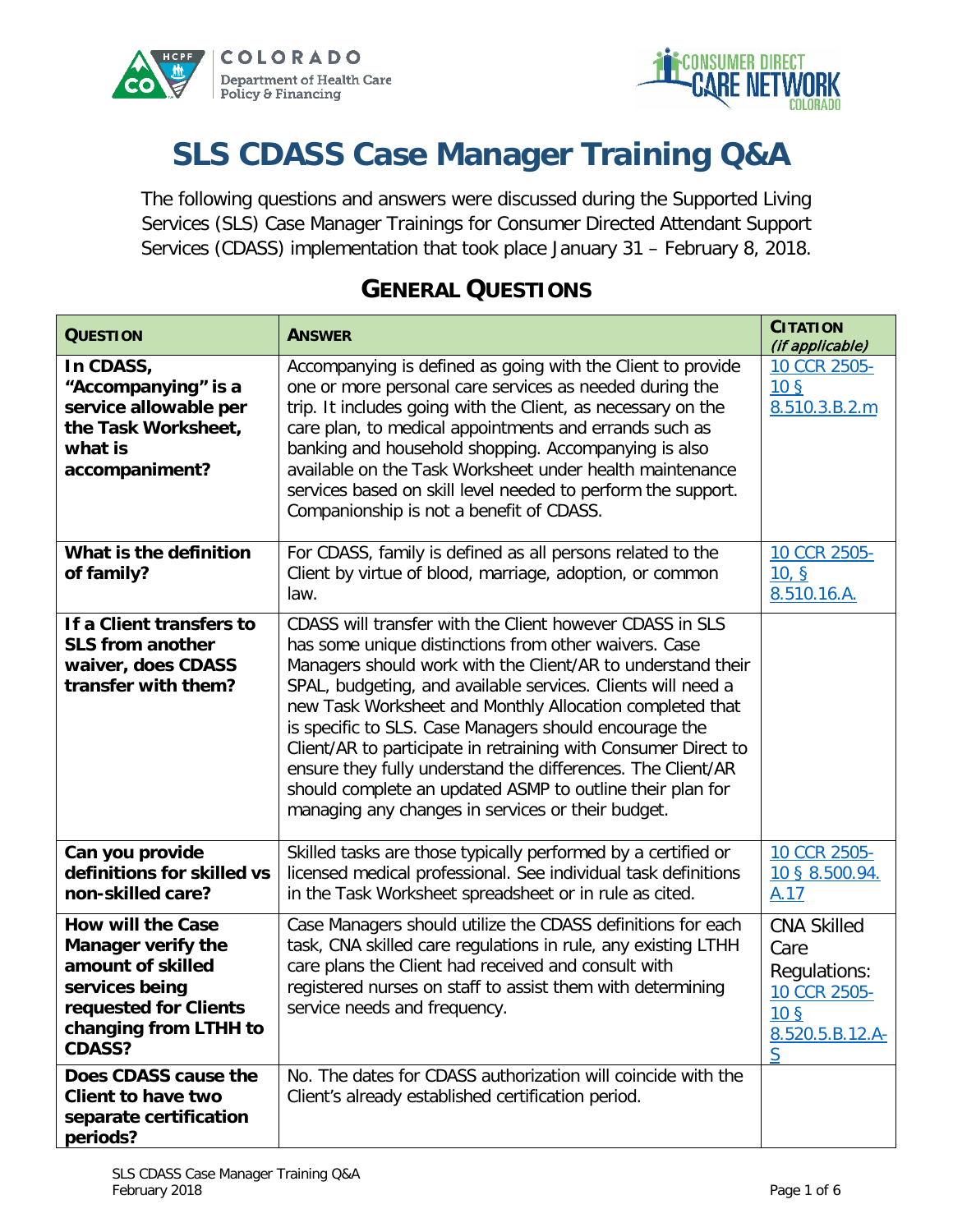| <b>QUESTION</b>                                                                                                                               | <b>ANSWER</b>                                                                                                                                                                                                                                                                                                                                                                                                                                                                                     | <b>CITATION</b><br>(if applicable)                                       |
|-----------------------------------------------------------------------------------------------------------------------------------------------|---------------------------------------------------------------------------------------------------------------------------------------------------------------------------------------------------------------------------------------------------------------------------------------------------------------------------------------------------------------------------------------------------------------------------------------------------------------------------------------------------|--------------------------------------------------------------------------|
| What happens if a<br>Client/AR exhausts the<br>use of all three FMS<br>providers?                                                             | There are only 3 Financial Management Services (FMS)<br>providers in Colorado to choose from. The Client/AR must<br>choose to work with one of the providers to access the<br>CDASS service delivery option.                                                                                                                                                                                                                                                                                      | Consumer<br>Direct of<br>Colorado -<br><b>Client</b><br><b>Resources</b> |
| If the Client goes into<br>the hospital or a<br>facility, will they need<br>to re-enroll in services<br>when they discharge?                  | If a Client is transitioning from a Hospital or Nursing Facility,<br>the Case Manager shall work with the Discharge Coordinator<br>to ensure the discharge date and CDASS start date<br>correspond. If their HCBS case has closed, they will need to<br>complete the intake assessment process for HCBS eligibility<br>and re-enroll with the FMS provider. The Case Manager is<br>required to refer the Client/AR to complete retraining with<br>Consumer Direct if sufficient time has elapsed. | 10 CCR 2505-<br>10 <sub>5</sub><br>8.510.9.E.                            |
| What happens if an AR<br>decides they no longer<br>wish to be an AR?                                                                          | If an AR decides to step down from their role they must work<br>with the Client supports to identify a new AR. The new AR<br>must complete training with CDCO and the enrollment with<br>the FMS provider. The current AR must remain in place until<br>the new AR is fully established, to ensure the Client's health<br>and safety needs are met. The process to add or transfer an<br>AR can take 45-60 days.                                                                                  | <b>CDASS</b><br><b>Training</b><br>Manual,<br>Section 2                  |
| Can a Client have more<br>than one AR?                                                                                                        | Clients may only have one CDASS AR.                                                                                                                                                                                                                                                                                                                                                                                                                                                               | 10 CCR 2505-<br>10, § 8.510.1                                            |
| Can an AR delegate<br>their duties if they are<br>going to be unavailable<br>(i.e. due to surgery,<br>vacation, etc.)?                        | There is no protocol in place for an AR to delegate their<br>responsibilities. When they enroll as the Client's AR they<br>agree to fulfill the AR responsibilities until a new AR can take<br>over.                                                                                                                                                                                                                                                                                              |                                                                          |
| If a Client is terminated<br>from CDASS, are they<br>able to re-enroll?                                                                       | The ability to return to CDASS would be determined based<br>on the reason for termination. Clients who are terminated<br>according to 10 CCR 2505-10, § 8.510.12 may be re-enrolled<br>for future CDASS service delivery. Termination for reasons<br>listed at 8.510.13 would make the Client ineligible for CDASS<br>in the future.                                                                                                                                                              | 10 CCR 2505-<br>10, S<br>$8.510.12 - 13$                                 |
| Does the Case Manager<br>need to complete a new<br>100.2 and Service Plan<br>(SP) if a Client decides<br>they want to use to<br><b>CDASS?</b> | No. CDASS is not a new waiver, it is an option for how<br>services are delivered. Case Managers should ensure the<br>Bridge is updated to reflect CDASS services and ensure the<br>100.2, Bridge, and authorized CDASS services all align.                                                                                                                                                                                                                                                        | 10 CCR 2505-<br>10, § 8.510.14                                           |
| What is the anticipated<br>implementation date<br>for SLS CDASS?                                                                              | There is no date set at this time. The Department is working<br>on preparing the Bridge system for CDASS and will issue a<br>date as soon as it is established.                                                                                                                                                                                                                                                                                                                                   |                                                                          |
| Can a PASA be the<br><b>CDASS Authorized</b><br><b>Representative?</b>                                                                        | It must be a single individual who meets all of the criteria<br>outlined on the CDASS Authorized Representative<br>Designation and Affidavit. It cannot be a provider agency.                                                                                                                                                                                                                                                                                                                     | 10 CCR 2505-<br>10, § 8.510.1                                            |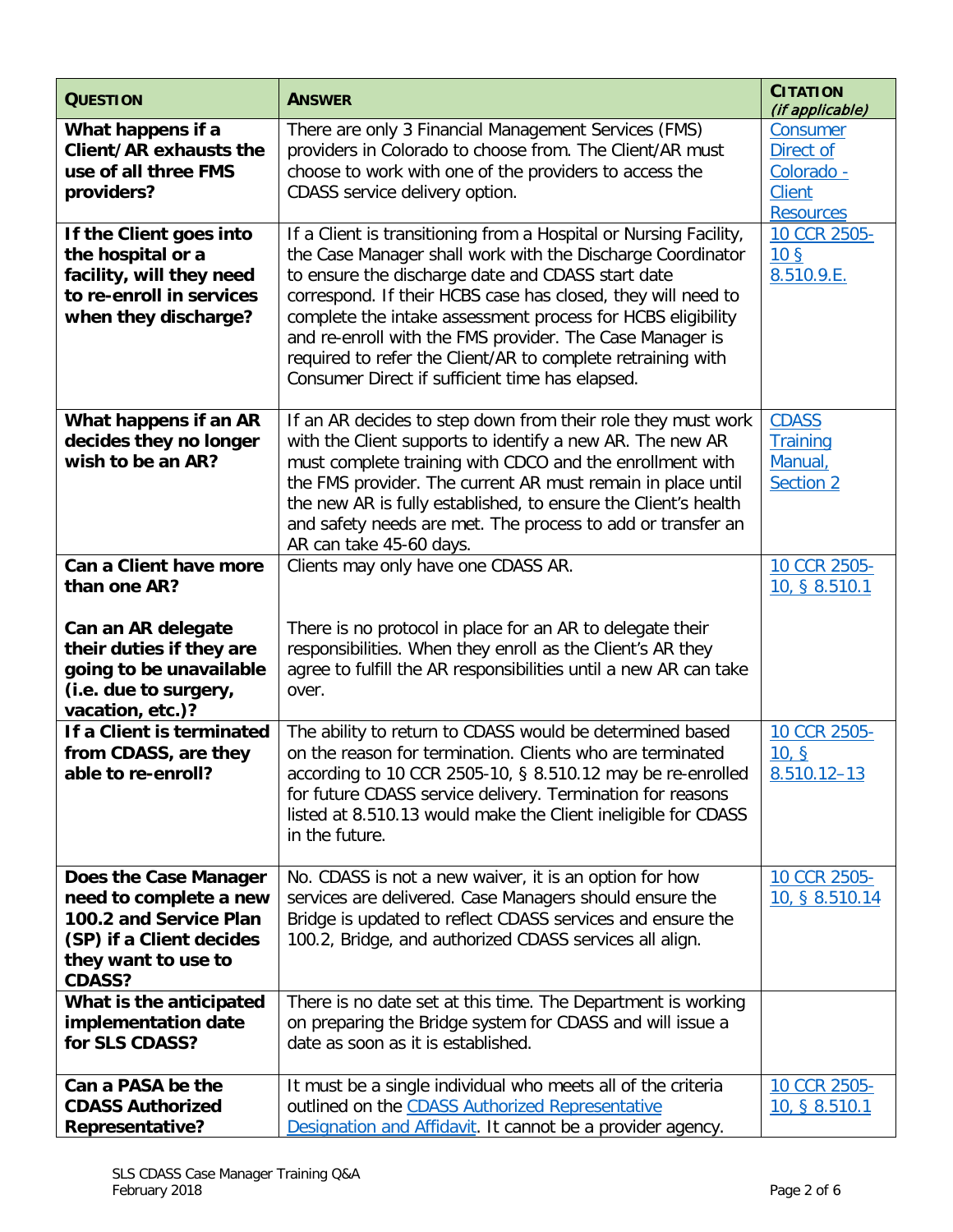| <b>QUESTION</b>                                                                                                                   | <b>ANSWER</b>                                                                                                                                                                                                                                                                                                                                                                                                                                                                                                                                                                                                                                                                      | <b>CITATION</b><br>(if applicable)                                                                                                                                         |
|-----------------------------------------------------------------------------------------------------------------------------------|------------------------------------------------------------------------------------------------------------------------------------------------------------------------------------------------------------------------------------------------------------------------------------------------------------------------------------------------------------------------------------------------------------------------------------------------------------------------------------------------------------------------------------------------------------------------------------------------------------------------------------------------------------------------------------|----------------------------------------------------------------------------------------------------------------------------------------------------------------------------|
| What would be the<br>benefit of having both a<br><b>CDASS AR and a Client</b><br><b>Representative?</b>                           | Clients have two options if a CDASS AR is required. The<br>Client can have one individual fulfill both the CDASS AR role<br>and Client Representative role for all other SLS services, or<br>select to have a different individual for each role. Only an<br>SLS Client Representative who is also designated as the<br>CDASS AR can perform both roles, otherwise the roles are<br>not interchangeable. In either option, the CDASS AR cannot<br>be a paid attendant.<br>The benefits of each option can vary based on the Client's<br>individual support needs and support system. The Client and<br>support system should have a discussion on which option is<br>the best fit. | Client<br>Representative<br>Definition:<br>10 CCR 2505-<br>10, § 8.500.90<br><b>CDASS</b><br>Authorized<br>Representative<br>Definition:<br>10 CCR 2505-<br>10, § 8.510.1. |
| Is using an FMS<br>provider a<br>requirement?                                                                                     | Yes. Every Client must choose one of the three FMS<br>providers to serve as their Fiscal Employer Agent (F/EA).                                                                                                                                                                                                                                                                                                                                                                                                                                                                                                                                                                    | 10 CCR 2505-<br>10, S<br>8.510.86.A                                                                                                                                        |
| Can a legal guardian be<br>a paid attendant?                                                                                      | Yes. Anyone who is at least 18 years of age and passes the<br>background and board of nursing checks can be a paid<br>attendant. The CDASS AR cannot serve as a paid attendant<br>and cannot be paid for AR duties.                                                                                                                                                                                                                                                                                                                                                                                                                                                                | 10 CCR 2505-<br>10, § 8.510.8                                                                                                                                              |
| Do attendants need to<br>have CNA Training?                                                                                       | No. CDASS waives aspects of the Nurse Practice Act and<br>allows the Client/AR to hire any attendant of their choosing<br>to provide their care needs. Skilled tasks typically performed<br>by an RN or CNA can be performed by anyone the Client/AR<br>designates. It is up to the Client/AR as the employer to train<br>their attendants properly on their health and safety needs.                                                                                                                                                                                                                                                                                              | 10 CCR 2505-<br>10, § 8.510.6.B                                                                                                                                            |
| <b>Will SLS Clients</b><br>currently receiving<br>Home Health now go<br>through CDASS or will<br>that service remain the<br>same? | All current SLS services will remain the same. CDASS is being<br>added as another option for how Clients services are<br>delivered.                                                                                                                                                                                                                                                                                                                                                                                                                                                                                                                                                |                                                                                                                                                                            |
| Is there a database of<br><b>Authorized</b><br>Representatives a<br>Client can use?                                               | Not currently. Because the Authorized Representative must<br>have known the client for at least two years, there is no<br>database available for appointing these. It is a very<br>important, personal decision the client and their support<br>systems should make about who they want to oversee and<br>manage their CDASS services.                                                                                                                                                                                                                                                                                                                                             |                                                                                                                                                                            |
| How does a continued<br>stay review (CSR) work<br>as opposed to a new<br>enrollment?                                              | At the CSR the Case Manager will obtain a new Physician<br>Attestation Form to ensure continued stable health and<br>ability to manage services or need for an AR. The Case<br>Manager will review the Client's CDASS Task Worksheet and<br>Monthly Allocation to ensure it meets the Client's needs and<br>any changes in needs have been accounted for. Once this is                                                                                                                                                                                                                                                                                                             | 10 CCR 2505-<br>10, S<br>8.510.14.J                                                                                                                                        |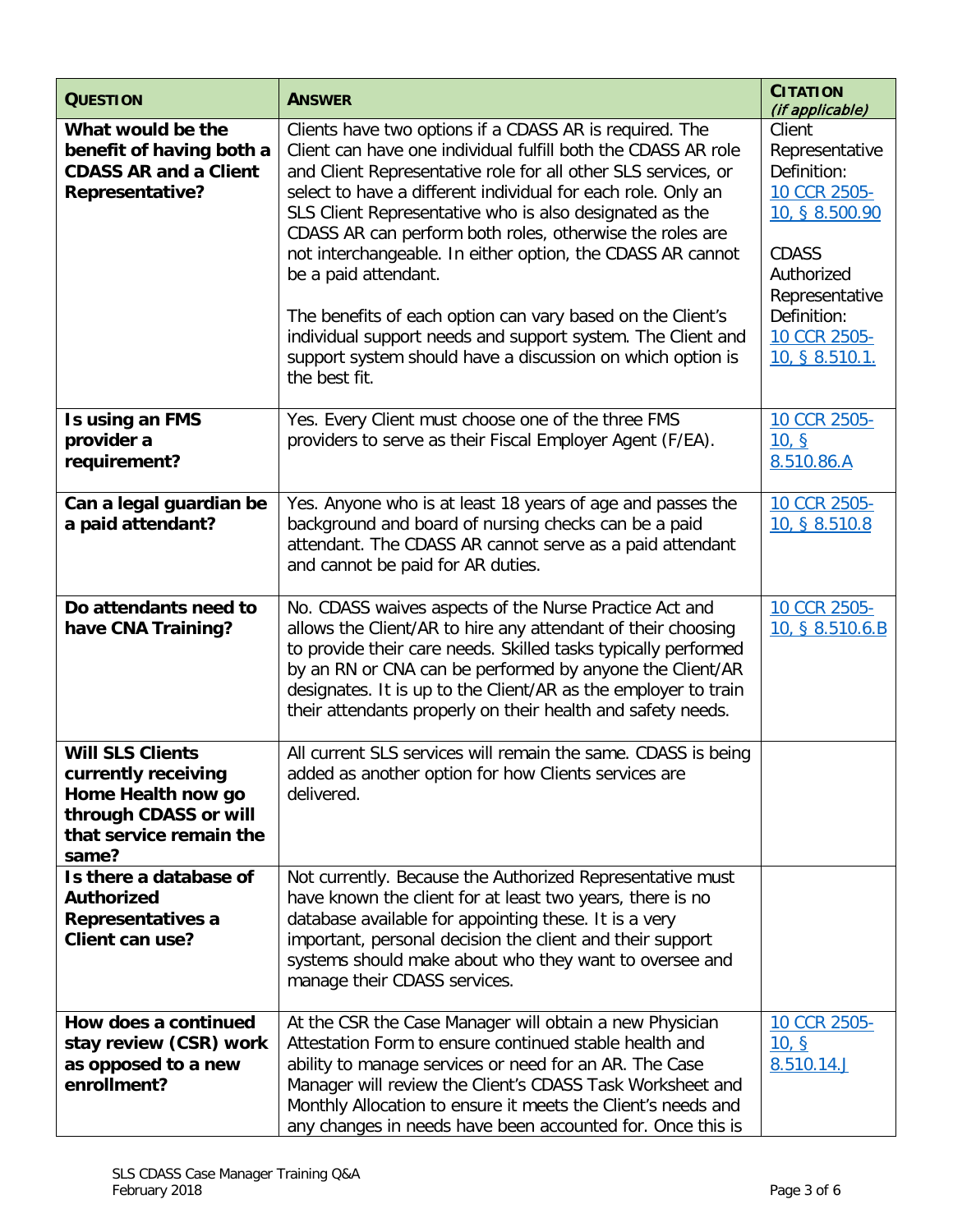| <b>QUESTION</b>                                                                                                                                           | <b>ANSWER</b>                                                                                                                                                                                                                                                                                                                                                                                                                                                                  | <b>CITATION</b><br>(if applicable)                      |
|-----------------------------------------------------------------------------------------------------------------------------------------------------------|--------------------------------------------------------------------------------------------------------------------------------------------------------------------------------------------------------------------------------------------------------------------------------------------------------------------------------------------------------------------------------------------------------------------------------------------------------------------------------|---------------------------------------------------------|
|                                                                                                                                                           | complete along with all other CSR requirements, Case<br>Managers will follow steps to complete the PAR and authorize<br>services for another certification period.                                                                                                                                                                                                                                                                                                             |                                                         |
| <b>Under what</b><br>circumstances would<br><b>CDASS under SLS be</b><br>more beneficial to the<br><b>Client than CDASS</b><br>through the EBD<br>Waiver? | Waiver choice is based on eligibility requirements, individual<br>support needs, and interest in available services. Case<br>Managers should work with Clients and their support system<br>to understand the full menu of services available to them on<br>the adult waivers. Clients and their support systems should<br>make decisions based on what waiver best meets their health<br>and safety needs. The foundation of CDASS is the same<br>across all eligible waivers. |                                                         |
| Is training available in<br>Spanish and/or any<br>other languages?                                                                                        | Yes. Consumer Direct has Spanish speaking staff and can<br>provide any reasonable accommodations the Client/AR<br>needs.                                                                                                                                                                                                                                                                                                                                                       |                                                         |
| Can a Client have both<br>regular SLS Personal<br>Care through an agency<br>and CDASS Personal<br>Care?                                                   | No. If a Client chooses the CDASS service delivery option<br>they are choosing to self-direct all their homemaker,<br>homemaker enhanced, personal care and health<br>maintenance services. Case Managers shall not authorize, on<br>the PAR, concurrent payments for CDASS and other waiver<br>service delivery options for Personal Care services,<br>Homemaker services, and Long-Term Home Health for the<br>same individual.                                              | 10 CCR 2505-<br>10, S<br>8.510.10.A & B                 |
| <b>Can a Client have</b><br><b>Personal Care through</b><br><b>CDASS and Homemaker</b><br>through an agency?                                              | No. See above answer.                                                                                                                                                                                                                                                                                                                                                                                                                                                          | 10 CCR 2505-<br>10, S<br>8.510.10.A & B                 |
| What do we tell<br>Clients/families are the<br>benefits of CDASS? Is<br>there a document we<br>can give them?                                             | CDASS offers Clients the flexibility, choice, and control over<br>their services. With CDASS they are both the managing and<br>legal employer of record. The Client oversees all aspects of<br>their care including recruiting, hiring, setting rates of pay,<br>training, supervision and if necessary, termination. Consumer<br>Direct (CDCO) is a great resource for Case Managers and<br>Clients who want more information about CDASS.                                    | Consumer<br>Direct of<br>Colorado -<br><b>Resources</b> |
| Can a Client have day<br>habilitation and<br><b>CDASS? What about</b><br><b>Respite?</b>                                                                  | Yes. The Client may not receive other homemaker,<br>homemaker enhanced, personal care, or long-term home<br>health services in conjunction with CDASS. However, they do<br>still have access to the other menu of services available<br>under the SLS waiver.                                                                                                                                                                                                                  |                                                         |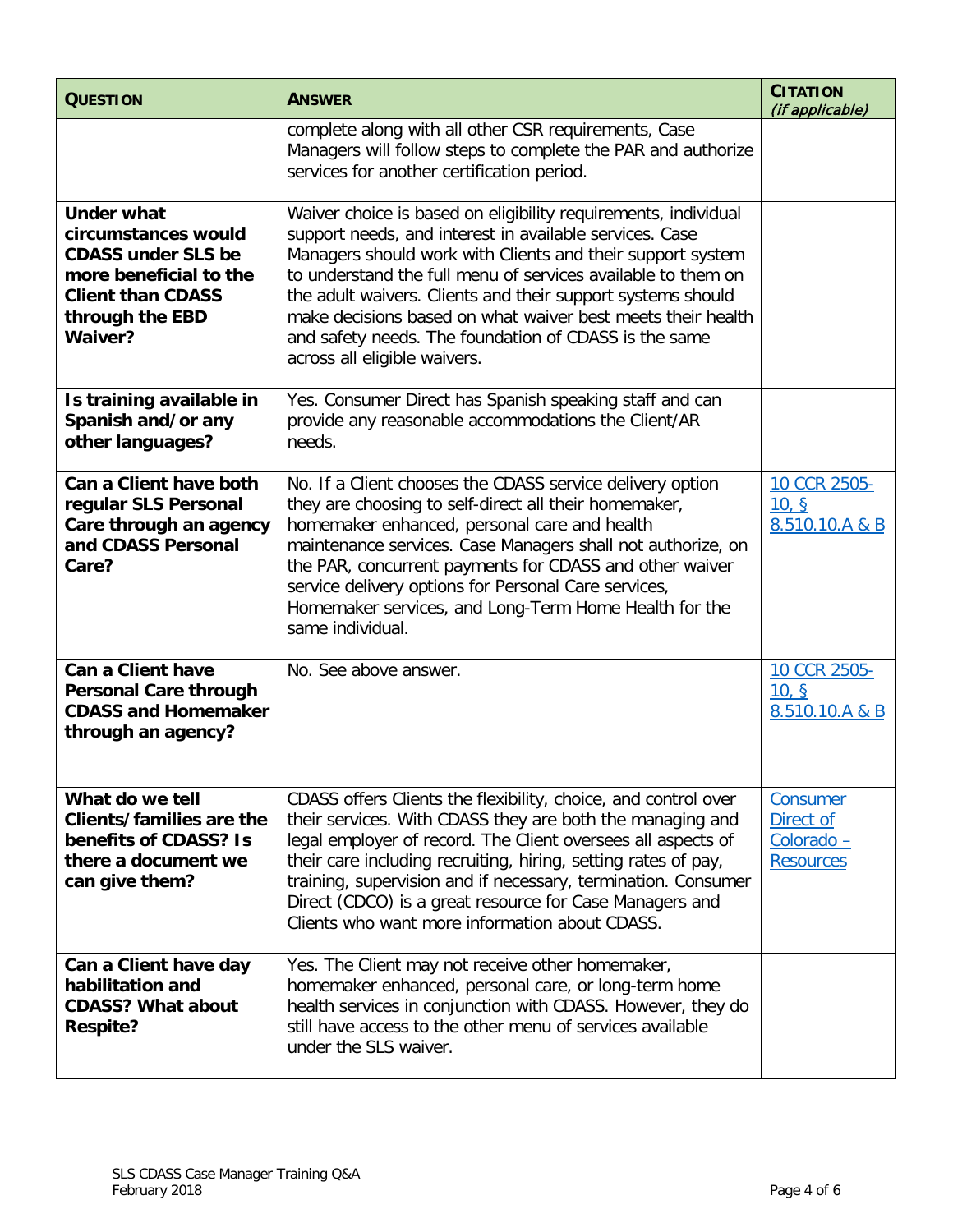| <b>QUESTION</b>                                                    | <b>ANSWER</b>                                                                                                                                                                                                                                                                                                                                                                                    | <b>CITATION</b><br>(if applicable) |
|--------------------------------------------------------------------|--------------------------------------------------------------------------------------------------------------------------------------------------------------------------------------------------------------------------------------------------------------------------------------------------------------------------------------------------------------------------------------------------|------------------------------------|
| Who trains the<br>attendants on the<br>health maintenance<br>task? | The Client/AR who is the managing employer is responsible<br>for training their attendants. Even for tasks that would be<br>traditionally skilled, the Client/AR is responsible for ensuring<br>their attendants are trained and follow all proper safety<br>procedures they require. During CDASS Training with CDCO,<br>the Client/AR is given information on safety and OSHA<br>requirements. |                                    |

## **FORMS QUESTIONS**

| <b>QUESTION</b>                                                                                            | <b>ANSWER</b>                                                                                                                                                                                                                                                                                                                                                              | <b>CITATION (IF</b><br>APPLICABLE)                      |
|------------------------------------------------------------------------------------------------------------|----------------------------------------------------------------------------------------------------------------------------------------------------------------------------------------------------------------------------------------------------------------------------------------------------------------------------------------------------------------------------|---------------------------------------------------------|
| <b>How does the Case</b><br>Manager determine if<br>the AR has a mental<br>health issue?                   | The CDASS AR will complete an <b>Authorized Representative</b><br>Designation and Affidavit where they acknowledge the<br>individual meets all criteria to serve as a CDASS AR. The Case<br>Manager needs to obtain the signed affidavit as verification.                                                                                                                  | 10 CCR 2505-<br>10 <sub>5</sub><br>8.510.6.C            |
| What happens if the<br><b>Client's health becomes</b><br>unstable while they are<br>on CDASS?              | Clients on CDASS must be in stable health as indicated by their<br>physician on the <b>Physician Attestation Form</b> . If they become<br>unstable at any time as indicated on this form, they should be<br>transitioned off CDASS and the Case Manager should work to<br>secure other service delivery options.                                                           | 10 CCR 2505-<br>10 <sub>5</sub><br>8.510.2.A            |
| What are "Cost to You"<br>wages referenced on<br>the CDASS Attendant<br><b>Support Management</b><br>Plan? | The 'cost to you' amount is the total hourly wage that will<br>come out of the Clients CDASS monthly allocation. The cost<br>includes employer taxes and workers' compensation insurance<br>costs. Each FMS provider has their own 'cost to you'<br>percentage that they collect. The Client/AR must be aware of<br>this during budgeting to ensure they do not overspend. | <b>CDASS</b><br><b>Training</b><br>Manual,<br>Section 5 |